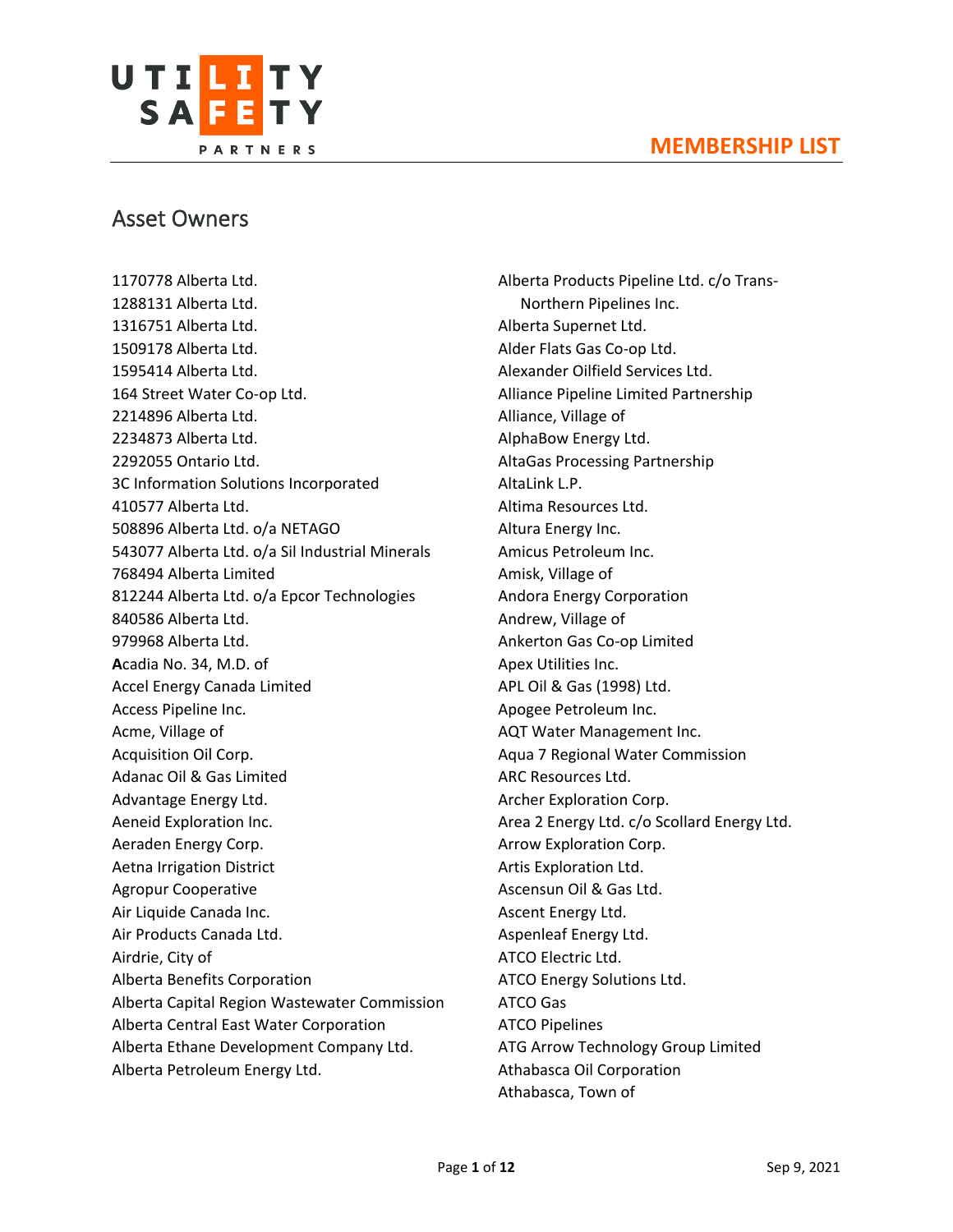

Aux Sable Canada Avatex Secord Inc. Avila Exploration & Development Canada Ltd. Axiom Oil and Gas Inc. **B**accalieu Energy Inc. Barcomp Petroleum Ltd. Barnwell of Canada Limited Barrel Oil Corporation Barrhead No. 11, County of Barrhead, Town of Bashaw, Town of Battle River Energy Ltd. Battle River Gas Co-op Ltd. Battle River Power Coop Baytex Energy Ltd. Bearspaw Petroleum Ltd. Beaver County Beiseker, Village of Bell West Inc. Bentley, Town of Bering Exploration Company, ULC Berwyn, Village of Big Country Gas Co-op Ltd. Big Valley, Village of Bighorn Energy Canada Bilton Welding and Manufacturing Ltd. Birch Hills County Birch Hills Gas Co-op Ltd. Birchcliff Energy Ltd. Birchcliff, Summer Village of Birchill Canada Corp. Black Diamond, Town of Blackspur Oil Corp. Blue Mountain Power Co-op Inc. as Rocky REA Blue Sky Resources Ltd. Blue Springs Energy Ltd. Blue Star Energy Inc. Bon Accord, Town of Bonavista Energy Corporation Bonnyville No. 87, Municipal District of Bonnyville, Town of Bonterra Energy Corp.

Border Petroleum Corp. Boulder Energy Ltd. Bounty Developments Ltd. Bow Island, Town of Bow River Energy Ltd. Bow River Gas Co-op Ltd. Bow River Irrigation District Bowden, Town of Boyle, Village of BP Canada Energy Group ULC Brand S Resources ltd. Brazeau County Breton, Village of Briko Energy Corp. Broadview Energy Ltd. Bruderheim Energy Terminal Ltd. Bruderheim, Town of BTG Energy Corporation Buck Lake Gas Co-op Ltd. Buck Mountain Gas Co-op Ltd. Bull Creek Wind Power Limited Partnership Bullshead Water Co-op Ltd. Burgess Creek Exploration Inc. Burnt Lake Gas Co-op Ltd. **C** Group Energy Inc. Cabot Energy Inc. Caledonian Midstream Corporation Calgary, City of Calgary District Heating Inc. Calgary Energy Centre No. 2 Inc Cal-Ranch Resources Inc. Caltex Resources Ltd. Campus Energy Partners Operations Inc. Camrose County Camrose, City of Canadian Fertilizers Limited Canadian FiberOptics Corp. Canadian Forest Products Ltd. Canadian-Montana Pipe Line Company Limited Canadian National Railways Canadian Natural Resources Limited Canadian Natural Upgrading Ltd.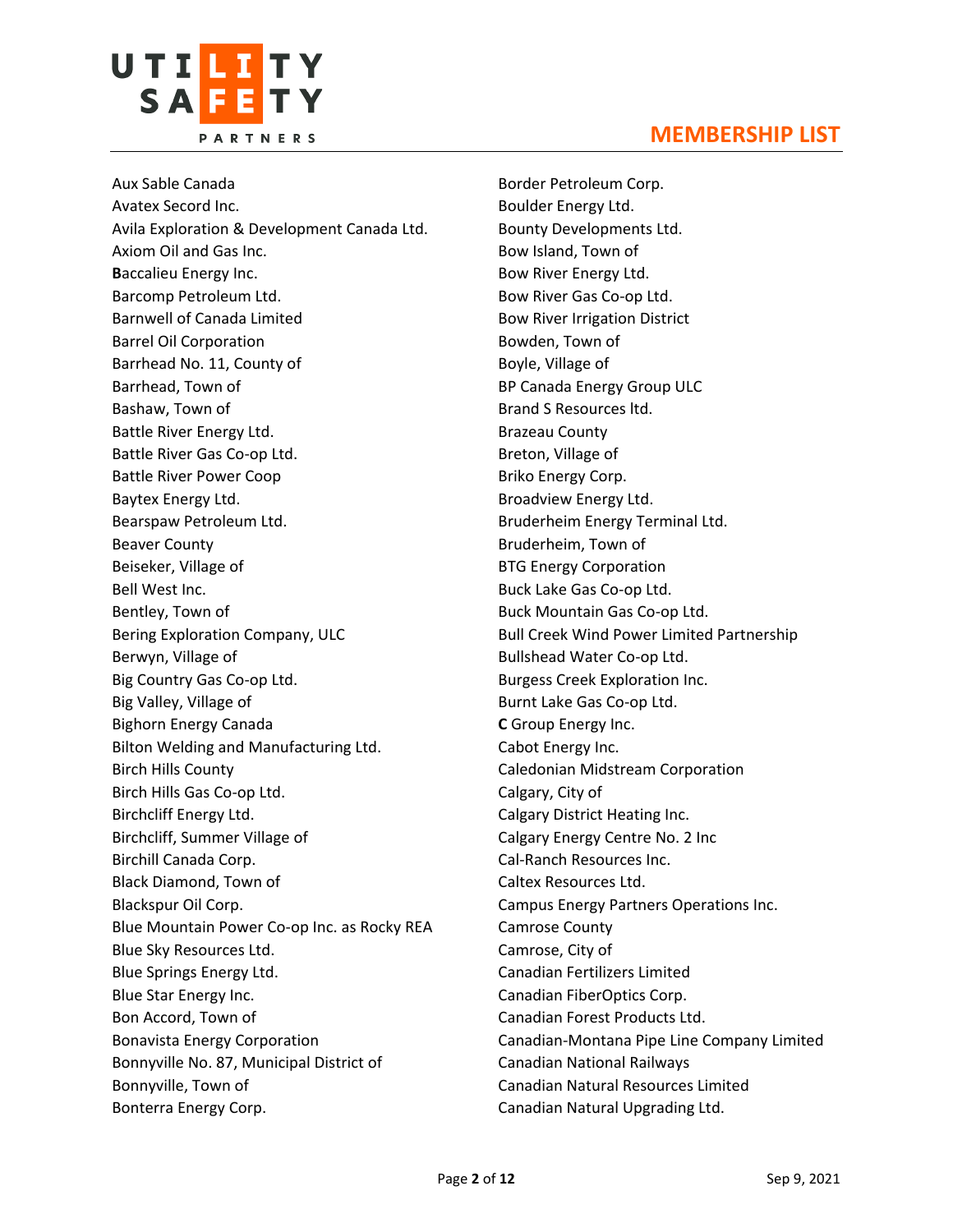

Canamax Energy Ltd. Canden Resources Ltd. c/o Tobinsnet Oil & Gas Ltd. Cangild Resources Ltd. Canlin Energy Corporation Canstone Energy Ltd. Canuck North Resources Ltd. Capital Power Corporation Capital Region Northeast Water Services Commission Capital Region Parkland Water Services Capital Region Southwest Water Services Commission Carbon, Village of Cardinal Energy Ltd. Cardston, Town of Cargill Limited Caroline, Village of Carrick Petroleum Inc. Carstairs, Town of Castlegate Energy Ltd. Castor, Town of Catapult Environmental Inc. CCL Networks Inc. Cenovus Energy Inc. Centennial Petroleum Company Ltd. Central Disposal Inc. Central Peace Natural Gas Co-op Ltd. Certarus Ltd. Certus Oil and Gas Inc. Chain Lakes Gas Co-op Limited Challenger Development Corp. Changhua Energy Canada Ltd. Chauvin, Village of Chemnor Industries Ltd. Chemtrade Logistics Inc. – Fort Saskatchewan Sulphides Facility Cherry Coulee Water User's Co-operative Limited Chevron Canada Limited Chief Mountain Gas Co-op Ltd. Chinook Gas Co-op Ltd.

Chipman, Village of Clampett Energy Ltd. Claresholm, Town of Clear Hills County Clearview Resources Ltd. Clearwater Broadband Foundation Inc. Cleo Energy Corp. CNOOC Petroleum North America ULC Coaldale, Town of Coalhurst, Town of Coastal Resources Limited Cochrane Lake Gas Co-op Ltd. Cochrane, Town of Cold Creek Resources ltd. Cold Lake, City of Cold Lake Fibre Ltd. Cold Lake Pipeline Ltd. Concourse Petroleum Condominium Corporation No. 882-0814 Condor Canada Petroleum Inc. Connacher Oil and Gas Limited Connaught Oil & Gas Ltd. ConocoPhillips Canada Limited Consort, Village of Continental Energy Corporation Convega Energy Ltd. Cor4 Oil Corp. Corex Resources Ltd. Coronado Gas Co-op Ltd. Coronation, Town of Corridor Communication Inc. Corse Energy Corp. Corval Energy Ltd. County of Lethbridge Rural Water Association Ltd. Coutts, Village of Cowley, Village of Crescent Point Energy Trust Crestwynd Exploration Inc. Crew Energy Inc. Crimson Energy Ltd. Crimson Oil & Gas Ltd.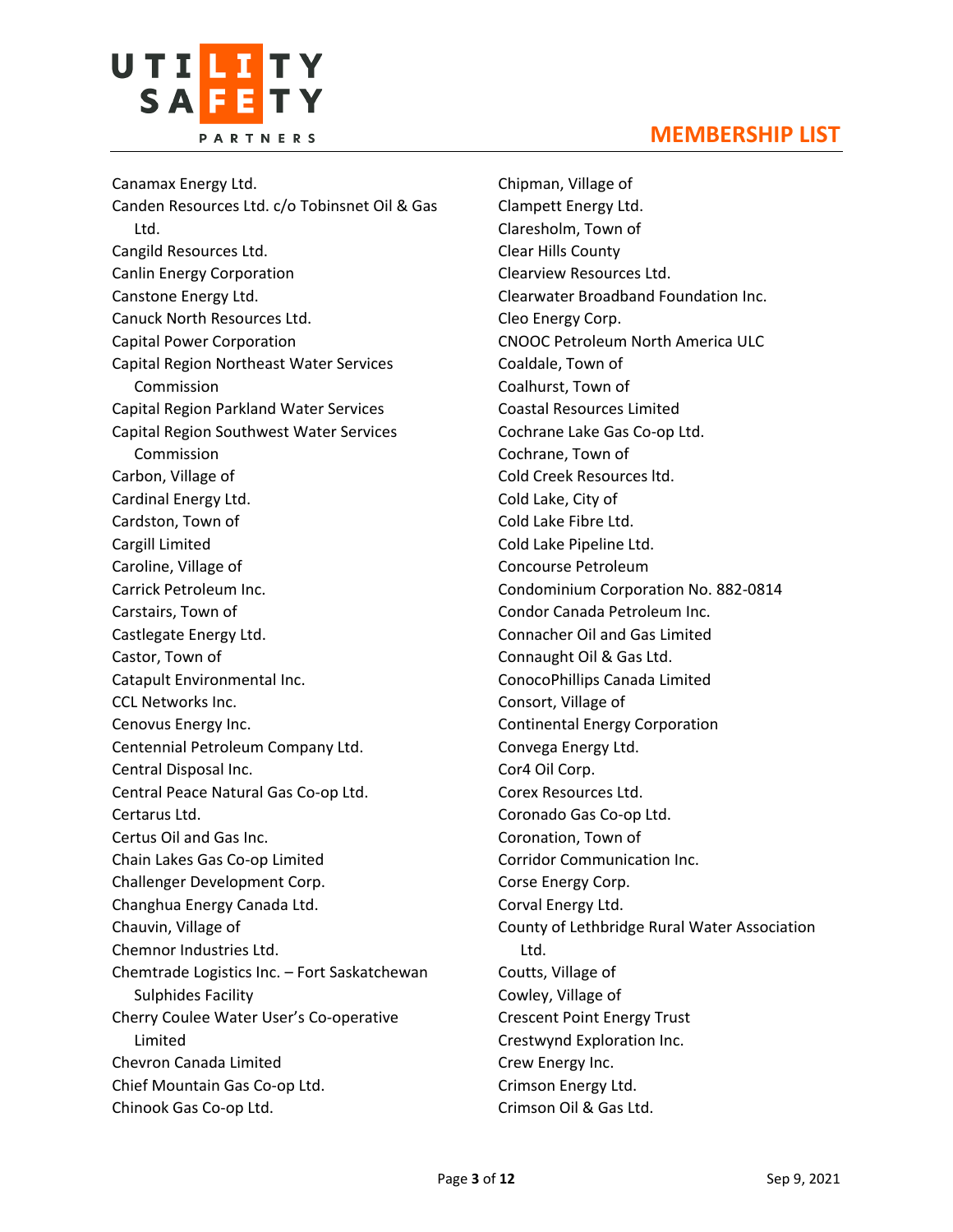

Crossfield, Town of Crossroads Gas Co-op Ltd. Crowsnest Pass, Municipality of Cybera Inc. Cycle Energy Ltd. Cypress County **D**ark Energy Ltd. Dark Warrior Resources Ltd. Daysland, Town of DCP Oil Corp. Deckland Inc DEL Canada GP Ltd. Delburne, Village of Deltastream Energy Corporation Dene Tha' Natural Gas Utility Derrick Dodge (1980) Ltd. Derrick Petroleum Ltd. Devon, Town of Diamond Valley Gas Co-op Ltd. Didsbury, Town of Dinosaur Gas Co-op Ltd. Direct Oil & Gas Inc. Discovery Resources Ltd. Distinction Energy Corp. Dodds Coal Mining Co. Ltd. Donalda, Village of Donnelly, Village of Dow Chemical Canada Inc. Drayton Valley, Town of Drumheller, Town of Dry Country Gas Co-op Ltd. Dry Six Co-op Ltd. Duel Energy Inc. **E**agle Energy Inc. East Central Gas Co-op Ltd. East Peace Gas Co-op Ltd. East Smoky Gas Co-op Ltd. Eckville, Town of Eclipse Resources Ltd. Edalis Energy Inc. Eddies Oil Ltd. Edgerton, Village of

Edmonton, City of Edmonton Public Schools Edmonton Regional Airports Authority Edson, Town of Elcano Exploration Electric Lightwave Communications Inc. Elk Point, Town of Elnora, Village of Ember Resources Inc. Emerald Lake Energy LP Enbridge – Express Pipeline LP Enbridge Pipelines (Athabasca) Inc. Enbridge Pipelines (NW) Inc. Enbridge Pipelines Inc. Enel Green Power – Castle Rock Ridge LP Ener T Corporation Enercapita Energy Ltd. Enerchem International Incorporated Energy Transfer Canada ULC Enerplus Corporation Enerstar Petroleum Corporation Enhance Energy Inc. Enmax Cavalier LP Inc. Enmax Corporation Enmax Green Power Incorporated Enmax Kettles Hill Inc. Entrada Resources EPCOR Distribution & Transmission Inc. EPCOR Water Services Inc. Equs REA Ltd. Evergreen Gas Co-op Ltd. ExxonMobil Canada Energy **F**airview No. 136, M.D. of Fairview, Town of Falher, Town of Federation of Alberta Gas Co-ops Ltd. Ferus Inc. Flint Hills Resources Canada, L.P. Foothills Natural Gas Co-op Ltd. Foothills Pipelines Ltd. Forden Energy Inc. Foremost, Village of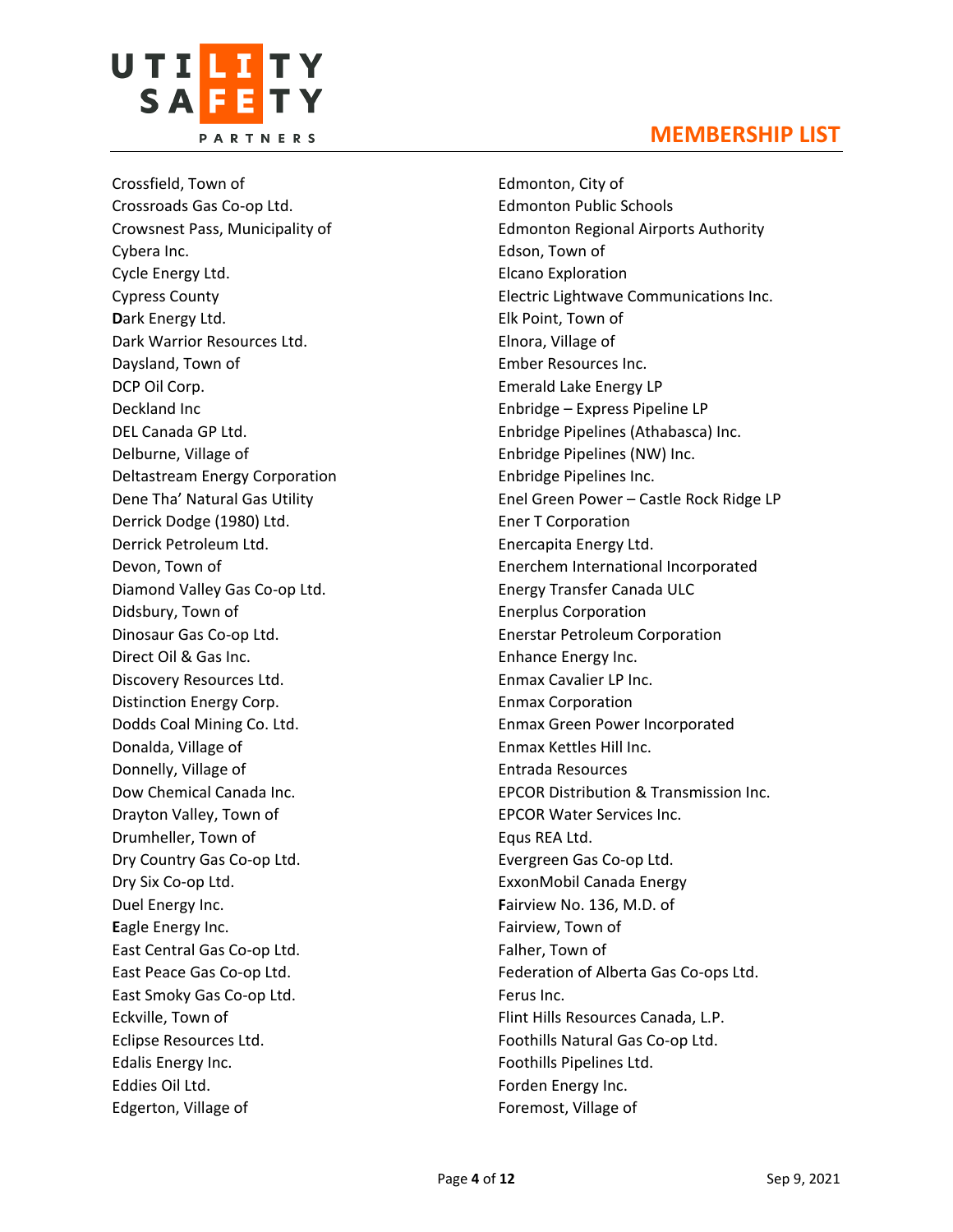

Forestburg, Village of Forge Oil & Gas Limited Fort Calgary Resources Ltd. Fort Hills Energy Corporation Fort Macleod, Town of Fort Saskatchewan, City of FortisAlberta Forty Mile No. 8, County of Forty Mile Gas Co-op Ltd. Fox Creek, Town of Foxwood Resources Ltd. Free Rein Resources Ltd. Freehold Royalties Ltd. Frontier Energy Inc. **G**. Herman Group Inc. G.L.D.C. Gas Co-op Ltd. G.P.N. Wireless Network Solutions Ltd. Galahad, Village of Gear Energy Ltd. General Energy Recovery Inc. Georox Resources Inc. GEX Resources Ltd. Ghost Pine Wind Farm LP Ghost River Resources Gibson Energy ULC Glenogle Energy Inc. Glenwood, Village of Golden Spike Energy Inc. Goldenkey Oil Inc. Goodfish Lake Gas Utility Co-op Gopher Byte Computers Ltd. Grand Rapids Pipeline GP Ltd. Grande Prairie No. 1, County of Granum, Hamlet of c/o MD of Willow Creek No. 26 Green Valley Energy Ltd. Greenfire Hangingstone Operating Corporation Greenview No. 16, M.D. of Greenview No. 16 Grande Cache, M.D. of Grizzly Holdings Inc. Grizzly Oil Sands ULC Grizzly Resources Ltd.

Gryphon Petroleum Corp. **H**alkirk, Village of Halo Exploration Ltd. Hammerhead Resources Inc. Hard Rock Resources Ltd. Hardisty Caverns Limited Partnership Hardisty, Town of Harvard Energy Harvest Hills Gas Co-op Ltd. Harvest Operations Corp. Heartland Generation Ltd. Hell's Half-Acre Petroleum Corporation Hemisphere Energy Corporation Henry Kroeger Regional Water Services Commission HESC Energy Corporation High Level, Town of High Prairie, Town of High River, Town of Highway 12/21 Regional Water Services Commission Highway 14 Regional Water Services Commission Highway 3 Regional Water Services Commission Highwood Oil Company Ltd. Hilda Water Pipeline Co-op Limited Hillcrest Investments Ltd. Hines Creek, Village of Hinton, Town of Hitic Energy Ltd. Horse Lake First Nation Hughenden, Village of Hutterian Brethren of Willow Creek, The Hutton Energy Ltd. Hwy 28/63 Regional Water Services Commission Hybrid Wireless Inc. **i**3 Energy Ltd. Iberdrola Canada Energy Services Ltd. Imperial Oil Resources Limited Innisfail, Town of Innisfree, Village of InPlay Oil Corp. Insignia Energy Ltd.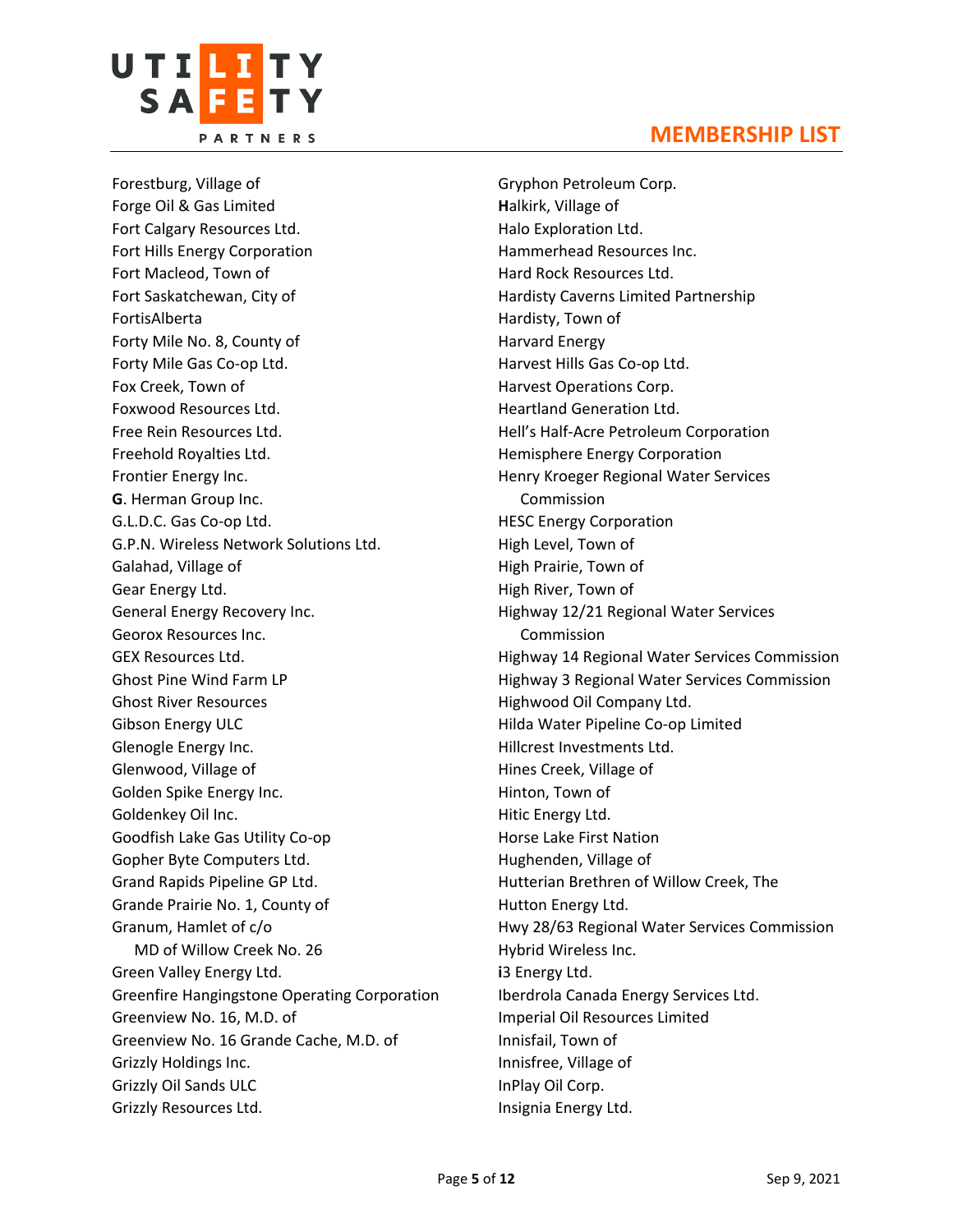

Inter Pipeline (Corridor) Inc. Inter Pipeline Extraction Ltd. Inter Pipeline Ltd. Inter Pipeline Offgas Limited Partnership Inter Pipeline Polaris Inc. Inter Pipeline Propylene Ltd. Intercon Messaging Inc. IPC Canada Ltd. Irma, Village of Iron Creek Gas Co-op Ltd. Irricana, Town of ISH Energy Ltd. **J**ames Richard Bassett Japan Canada Oil Sands Limited Jarvis Bay, Summer Village of Jast Energy Ltd. Jaycor Resources Inc. Jayhawk Resources Ltd. JBS Food Canada Inc. John S. Batiuk Water Commission Joli Fou Petroleum Ltd. Josephburg Water Co-op Ltd. Journey Energy Inc. Just Freehold Energy Corp. **K** & S Windsor Salt Ltd. Kaden Energy Ltd. Kaisen Energy Corp. Kaiser Exploration Ltd. Kanata Energy Group Ltd. Karve Energy Inc. Kasten Energy Inc. Kelt Exploration Ltd. Keyera Corp. Kicking Horse Oil & Gas Ltd. King's University, The Kingsway Garden Holdings Inc. Kinmerc Oil & Gas Inc. Kiwetinohk Resources Corp. Kneehill County Knowledge Energy Inc. **L**ac La Biche County Lac La Biche District Natural Gas Co-op Ltd. Lac Ste. Anne County Lacombe, City of Lacombe County Lakeland REA Limited Lamb Weston Canada ULC Lamco Gas Co-op Ltd. Lamont County Leddy Exploration Limited Lemalu Holdings O/A MCSNet Lesser Slave River No. 124, M.D. of Lethbridge, City of Lethbridge, County of Lethbridge North County Potable Water Co-op Lethbridge Northern Irrigation District Leucrotta Exploration Inc. Light Link Technologies Inc LIL Limited Linde Canada Inc. Linden, Village of Little Bow Gas Co-op Ltd. Lloydminster, City of Locke Stock & Barrel Company Ltd., The Logic Energy Ltd. Lomond, Village of Long Run Exploration Ltd. Long Term Asset Management Inc. Longshore Resources Ltd Longview, Village of Loyal Energy (Canada) Operating Ltd. Lucky Strike Energy Ltd. Luxur Resources Inc. Lynx Energy ULC **M**aga Energy Operations Ltd. Mage Networks Inc. Magrath Irrigation District Magrath Northern Water Co-op Ltd. Magrath, Town of Mancal Energy Inc. Manning, Town of Many Islands Pipelines (Canada) Limited Marlboro Energy Ltd Mato Inc.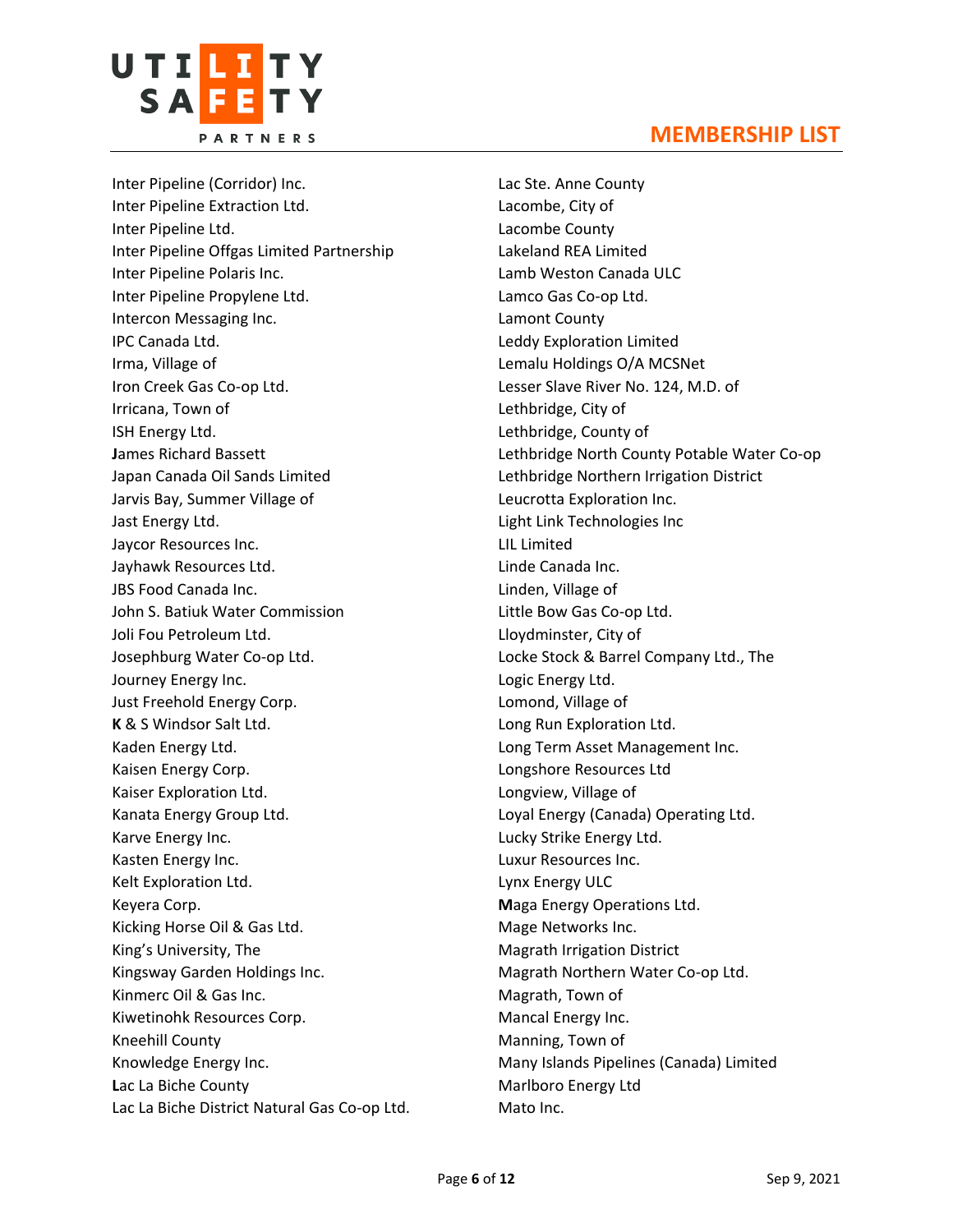

Mayerthorpe, Town of McLand Resources Ltd. McLennan, Town of Medicine Hat, City of Medicine River Oil Recyclers Ltd. MEG Energy Corp. MEGlobal Canada Inc. Meota Gas Co-operative Association Limited Methanex Corporation Midcoast Canada Operating Corporation Milk River Cable Club Milk River Pipeline Ltd. Milk River, Town of Millet, Town of Milo, Village of Minburn No. 27, County of Minco Gas Co-op Ltd. Missing Link Internet Inc. Mojek Resources Inc. Mooncor Energy Inc. Morinville, Town of Morumbi Capital Inc. Mountain View County Mountain View Irrigation District Mountain View Regional Water Services Commission Muddy Petroleum Company Ltd. Munson, Village of Murphy Oil Company Ltd. **N**7 Energy Ltd. Nampa, Village of Nanton, Town of NAT1 GP Inc. Natural Gas Co-op 52 Ltd. NEP Canada ULC New North Resources Ltd. New Star Energy Ltd. Newell, County of Newell Regional Services Corporation Nextraction Energy Corporation Niska Gas Storage ULC Nordcon Canada Inc.

#### **MEMBERSHIP LIST**

Norglenwold, Summer Village of North 40 Resources Ltd. North East Gas Co-op Ltd. North Parkland Power REA Limited North Peace Gas Co-operative Ltd. North Red Deer Regional Wastewater Services Commission North Red Deer River Water Services Commission North Springbank Water Co-op Limited North West Redwater Holdings Corp. Northern Alberta Institute of Technology (NAIT) Northern Courier Pipeline GP Ltd. Northern Lights No. 22, County of Northern Lights Gas Co-op Ltd. Northern Sunrise County Northpine Energy Ltd. NorthRiver Midstream Inc. Northwestel Inc. Notine Holdings Inc. NOVA Chemicals Corporation Novus Energy Inc. Nutrien NuVista Energy Ltd. **O**bsidian Energy Ltd. O'Chiese Utilities (GP) Ltd. Ohana Resources Inc. Okotoks, Town of Oldman 2 Wind Farm Ltd. Olds, Town of Olds Golf Club Association Olds Institute for Community and Regional Development Onoway, Town of Opportunity No. 17, M.D. of Optimus Energy Limited Orlen Upstream Canada Outlier Resources Ltd. Outpost Energy Ltd. Ovintiv Canada ULC Oyen, Town of **P**addle Prairie Gas Co-op Ltd.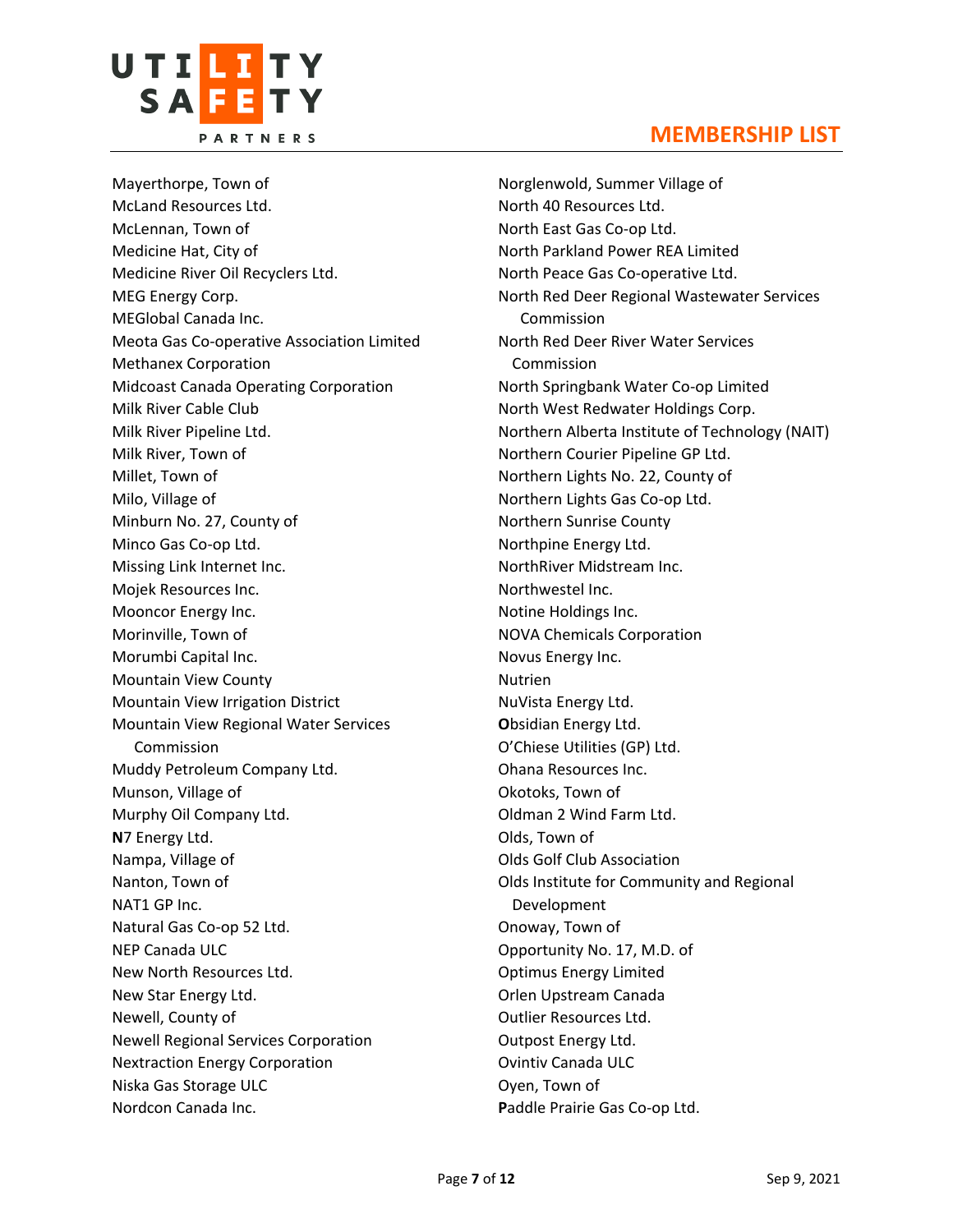

Paintearth No. 18, County of Paintearth Gas Co-op Ltd. Palliser Regional Division No. 26 Palmer Ranch (1984) Ltd. Paramount Resources Ltd. Parkland County Parkland Refining Ltd. Peace River, Town of Pembina NGL Corporation Pembina Pipeline Corporation Pembina River Natural Gas Co-op Ltd. Perpetual Energy Inc. Persist Oil and Gas Inc. Persona Communications Inc. Persta Resources Inc. Petal Resources Ltd. PetroChina Canada Ltd. Petrogas Energy Services Ltd. Petrogas Pipeline Limited Partnership Petrus Resources Ltd. Peyto Exploration and Development Corp. Phoenix Gas Co-op Ltd. Picture Butte, Town of Pieridae Alberta Production Ltd. Pincher Creek, Town of Pine Cliff Energy Ltd. Pioneer Gas Co-op Ltd. Pipestone Energy Corp. PKM Cochin ULC PKM Terminals Canada Plains Midstream Canada ULC Point Bar Resources Inc. Ponoka County Ponoka, Town of Potts Petroleum Inc. Prairie Provident Resources Canada Ltd. Prairie River Gas Co-op Ltd. Prairie Storm Energy Corporation Primrose Drilling Ventures Ltd. Procyon Energy Corp. Pro-Pipe Service & Sales Ltd. Prospect Oil & Gas Management Ltd.

Prospera Energy Inc. Provost No. 52, M.D. of Provost, Town of Pure Oil & Gas Co. Ltd. **Q**uesterre Energy Corp. Questfire Energy Corp. **R**ahr Malting Canada Ltd. Rainbow Lake, Town of Rally Canada Resources Ramier Resources Ltd. Rampart Oil Inc. Rangeland Midstream Canada Ltd. Raymond Irrigation District Raymond, Town of Razor Energy Corp. RC Energy Inc. ReConn Resources Ltd. Red Deer, City of Redwater, Town of Redwater Water Disposal Company Limited Regco Petroleums Ltd. Reintjes Enterprises Ltd. Relentless Resources Ltd. REPSOL Oil & Gas Canada Inc. Resourceful Petroleum Canada Limited Response Energy Corporation Revitalize Energy Inc. Revive Energy Corp. Ribbon Creek Resources Inc. Richard J. Churchill Limited Richards Oil & Gas Limited Ridal Resources Ltd. Ridgeback Resources Inc. Rife Resources Ltd. Rimbey, Town of Rimfire Energy Inc. Rising Star Resources Ltd. Road 53 Resources Inc. Rockeast Energy Corp. Rocky Gas Co-op Ltd. Rocky Mountain House, Town of Rocky River Petroleum Ltd.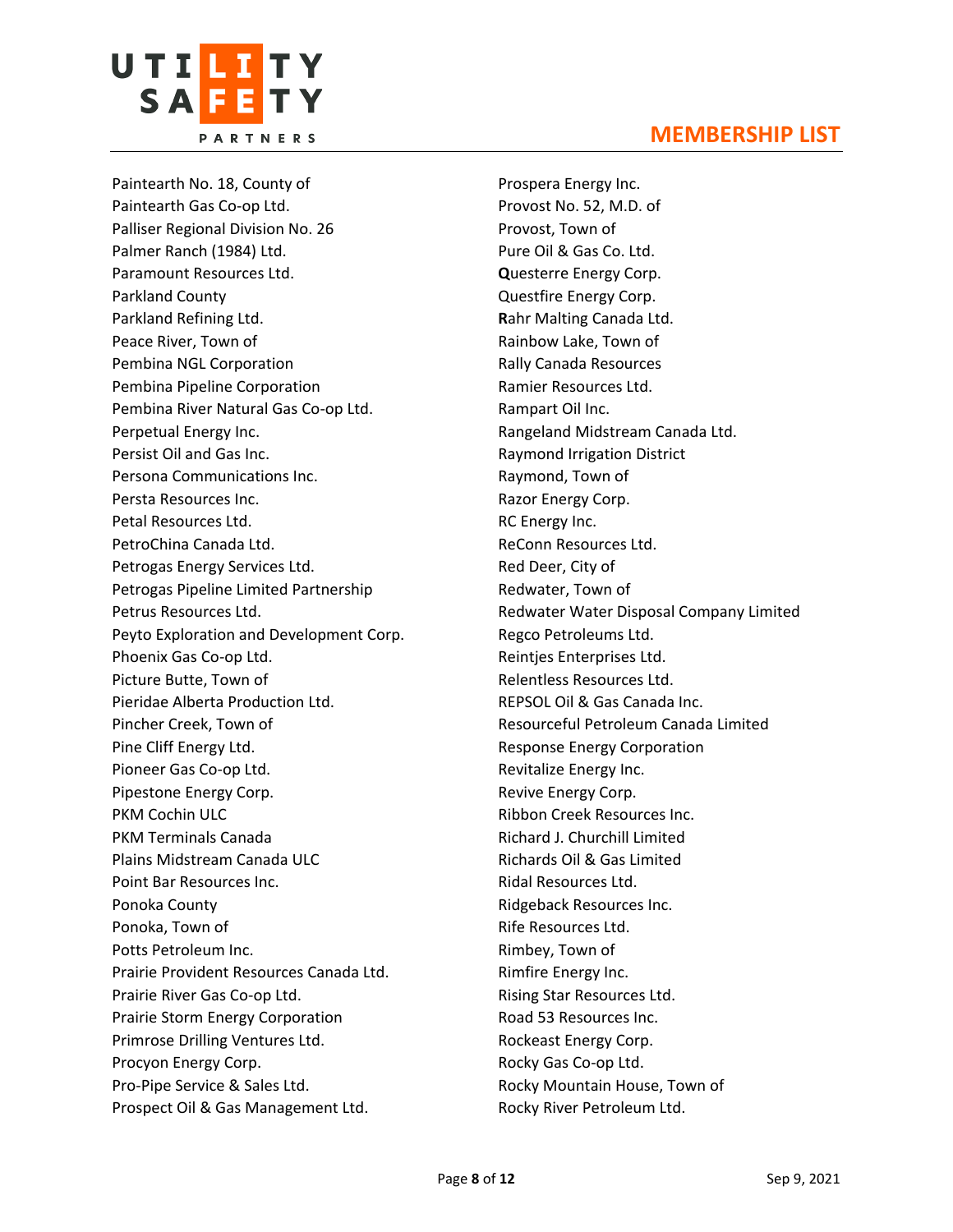

Rocky View Water Co-op Ltd. Rockyford, Village of Rockyview Gas Co-op Ltd. Rogers Communications Inc. Rohl Geomatics Inc. Rolling Hills Energy Ltd. RON Resources Ltd. Rosalind, Village of Rosebud Gas Co-op Ltd. Rosemary, Village of Ruger Energy Inc. Rustum Petroleums Limited Rycroft, Village of Ryley, Village of **S**abre Energy Ltd. Saddle Hills County Sage Oil & gas Sahara Energy Ltd. Salt Bush Energy Ltd. Samoth Oilfield Ltd. Samson Cree Nation Sanling Energy Inc. Sansum Energy Inc. Saturn Oil & Gas Inc. Scavenger Energy GP Inc. Secure Energy Services Inc. Sedgewick-Killam Natural Gas System Seller's Oilfield Services Ltd. Sequoia Resources Corp. Serinus Energy Inc. Seven Generations Energy Ltd. Shackleton Exploration Ltd. Shale Petroleum Ltd. Shanghai Energy Corporation Shanpet Resources ltd. Shell Canada Energy Ltd. Shield Energy Ltd. Shirley McClellan Regional Water Services Commission Sifton Petroleum Inc. Signalta Resources Limited Silverleaf Resources Inc.

Simmons Edeco Inc. Sinopec Daylight Energy Ltd. Slave Lake, Town of Smoky Lake County Smoky Lake, Town of Smoky River No. 130, M.D. of Softrock Minerals Ltd. Sogar Resources Ltd. Sojourn Energy Inc. Sonoma Resources Ltd. South East Alberta Water Co-op Ltd. South Red Deer Regional Wastewater Commission Spartan Delta Corp. Spectra Energy Transmission Sphere Energy Corp. Spirit River, Town of Spoke Resources Ltd. Sprocket Energy Corporation Spruce Grove, City of Spur Petroleum Ltd. St. Albert, Engineering, City of St. Mary River Irrigation District St. Paul No. 19, County of Standard, Village of Starland County Stavely, Town of Ste. Anne Natural Gas Co-op Ltd. Stettler No. 6, County of Stettler, Town of Stirling, Village of Stony Plain, Town of Storm Resources Ltd. Strathcona County Strathcona Resources Ltd. Strathmore, Town of Stream-Flo Industries Ltd. Strong Energy Resources ltd. Sturgeon County Success Resources Ltd. Sucker Creek First Nation Summerfield Energy Inc.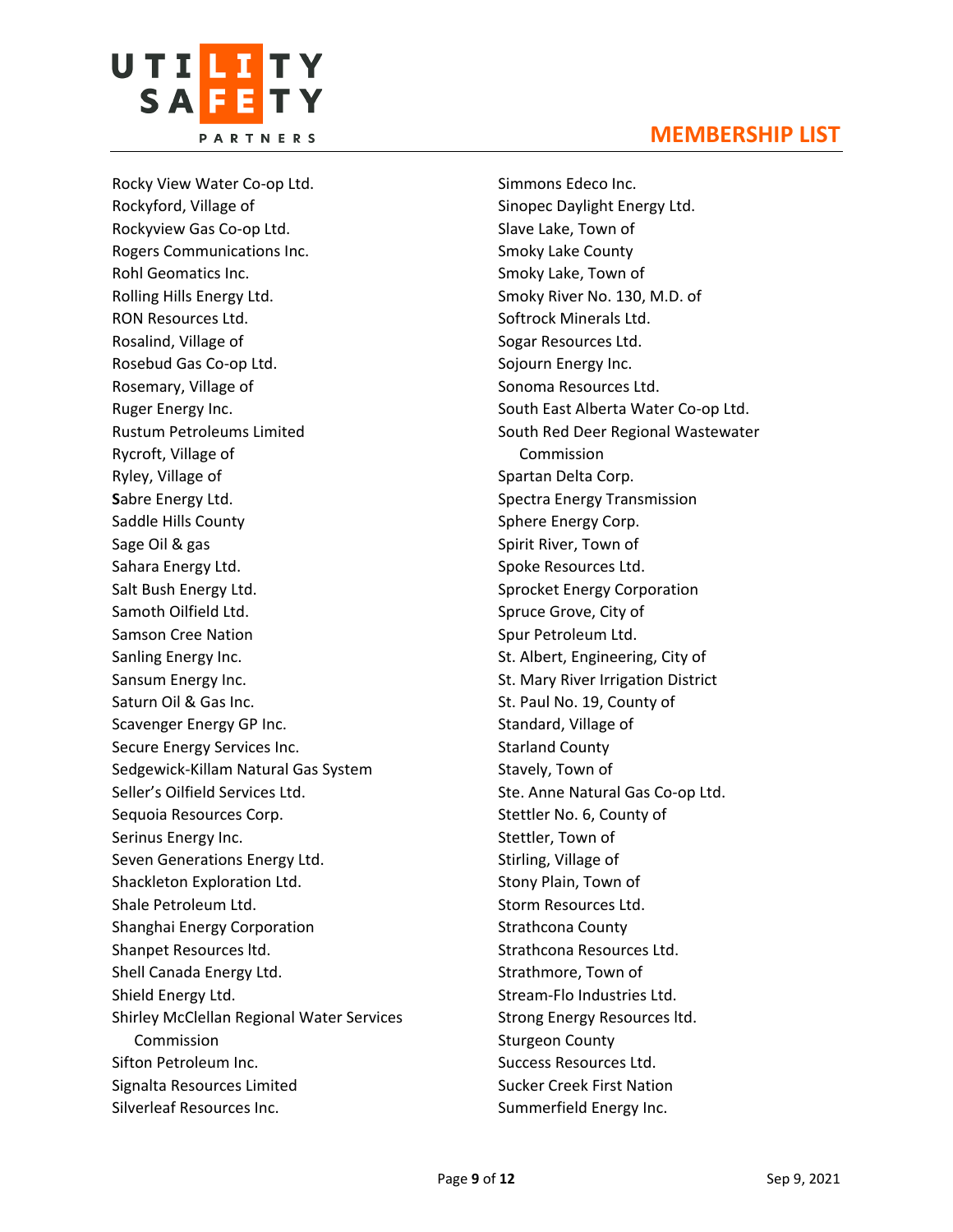

Summerland Energy Inc. Sun Century Petroleum Corporation Sun Gro Horticulture Canada Ltd. Suncor Energy Inc. Suncor Energy Logistics Corporation Sundre, Town of Sunshine Gas Co-op Ltd. Supreme Energy Inc. Surge Energy Inc. Swan Hills Synfuels Ltd. Swan Hills, Town of Swan River Natural Gas Co-op Ltd. Sylvan Lake, Town of Sylvan Lake Regional Wastewater Services Commission Syncrude Canada Ltd. **T**aber Irrigation District Taber No. 14, M.D. of Taber, Town of Taber Water Disposal Inc. Tahoe Energy Ltd. Taku Gas Limited Tallahassee Exploration Inc. Tamarack Acquisition Corp. Tangle Creek Energy Ltd. TAQA North Ltd. TELUS Communications Company Tempus Energy Ltd. Terroco Industries Ltd. Tervita Corporation Thor Resources Inc. Thorhild, County of Thoroughbred Energy Ltd. Thorsby, Town of Three Hills, Town of Tiamat Resources Inc. Tidewater Midstream & Infrastructure ltd. Tiger Calcium Services Inc. TimberRock Energy Corp. Tirol Gas Co-op Limited Tofield, Town of Tomahawk Rural Electrification Association Ltd.

Topanga Resources Ltd. Torxen Energy Ltd. Torxen Resources Ltd. Tourmaline Oil Corp. Tower Ridge Enterprises Corp TransAction Oil & Gas Ventures Inc. TransAlta Corporation TransCanada Pipelines Ltd. Transglobe Energy Corporation Transmountain Canada Inc. Triple W Natural Gas Co-op. Limited TRL Gas Co-op Ltd. Trochu, Town of Twin Valley Regional Water Commission Two Hills Natural Gas Utility, County of Two Hills, Town of Tykewest Limited **U**nit 18 Corp United Irrigation District University of Calgary **V**alleyview, Town of Valo Networks Inc. Vantage Point Resources Inc. Vauxhall & District Regional Water Services Commission Vauxhall, Town of Velvet Energy Ltd. Venturion Oil Limited Veresen Energy Pipeline Inc. Veresen Midstream General Partner Inc. Veresen NGL Pipeline Inc. Vermilion Energy Inc. Vermilion River No. 24, County of Vesta Energy Ltd. Viking, Town of Vilna, Village of Viridian Inc. Vulcan County Vulcan, Town of **W**ainwright No. 61, M.D. of Wainwright, Town of Warner, Village of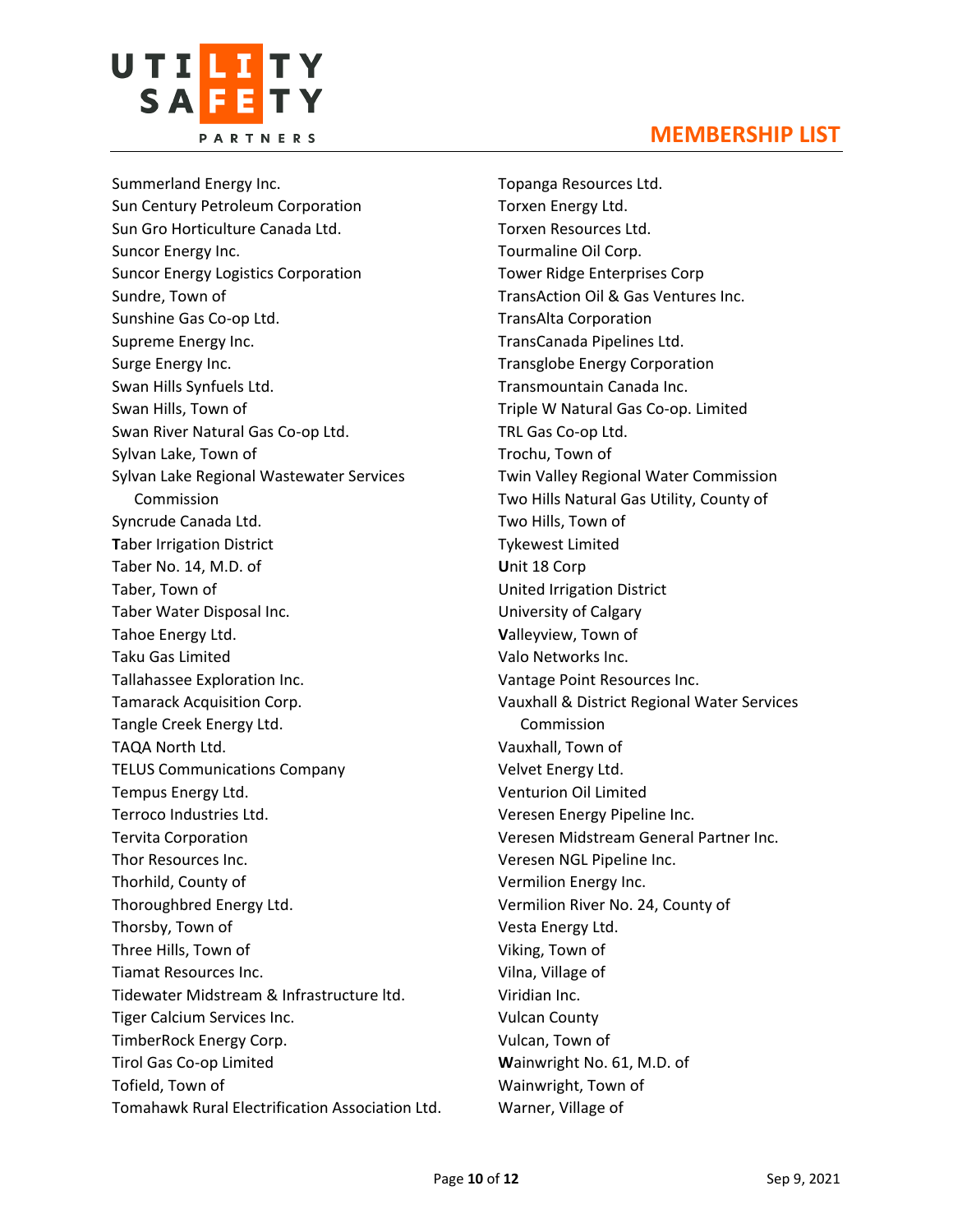

Warwick Gas Storage Ltd. Waskatenau, Village of Waterton Community Broadband Network Weberville Water Co-op Ltd. Wells Ranching Company WesCan Energy Corp. West 5 Resources Inc. West Grimshaw Water Co-op Ltd. West Lake Energy Corp West Parkland Gas Co-op Ltd. Westbrick Energy Ltd. Westdrum Energy Ltd. Western Irrigation District Westlock County Westlock, Town of Wetaskiwin No. 10, County of Wheatland County Wheatland Regional Corporation White Owl Energy Services Ltd. Whitecap Resources Inc.

Whitecourt Newsprint Company Ltd. c/o Alberta Newsprint Company Whitehall Energy Ltd. Whitemud Hills Homeowners Association Wildcat Royalty Corporation Wild Rose REA Ltd. Wild Rose School Division Willow Creek, No. 26, M.D. of Wolf Carbon Solutions Inc. Woodlands County Writer's Oil & Gas Ltd. **X**TO Energy Canada ULC **Y**angarra Resources Ltd. Yellowhead County Yellowhead Gas Co-op Ltd. Yoho Resources Inc. Youngstown, Village of **Z**argon Oil & Gas Ltd. Zayo Canada Inc. ZNX Energy Ltd.

# Safety Partners

Aanwi Inc. Abacus Datagraphics Ltd. Alberta Ground Control Inc. Alberta Roadbuilders and Heavy Construction Association (ARHCA) Arnett & Burgess Oilfield Construction Astec Safety Inc. Badger Daylighting LP Canada Energy Regulator Canada West Land Services Ltd. Cansel CAPULC - Canadian Association of Pipeline and Utility Locating Contractors CCI Inc. Clean Harbors Exploration Services D.Jean Enterprise Danatec by We Know Training

#### EAPUOC EM Utility Locating Ltd. EMLOC Ltd. First Alert Locating Ltd. Flagstaff County Flatiron Constructors Canada Ltd. Fuji Pipe Locators Ltd. Global Training Centre Hawkeye Line Locators Inc. International Union of Operating Engineers, Local 955 Kidco Construction Ltd. Landmark Locating Linestar Utility Supply Inc. Locate Management Institute Inc. Locate Management Ltd. Marker Geomatics Inc.